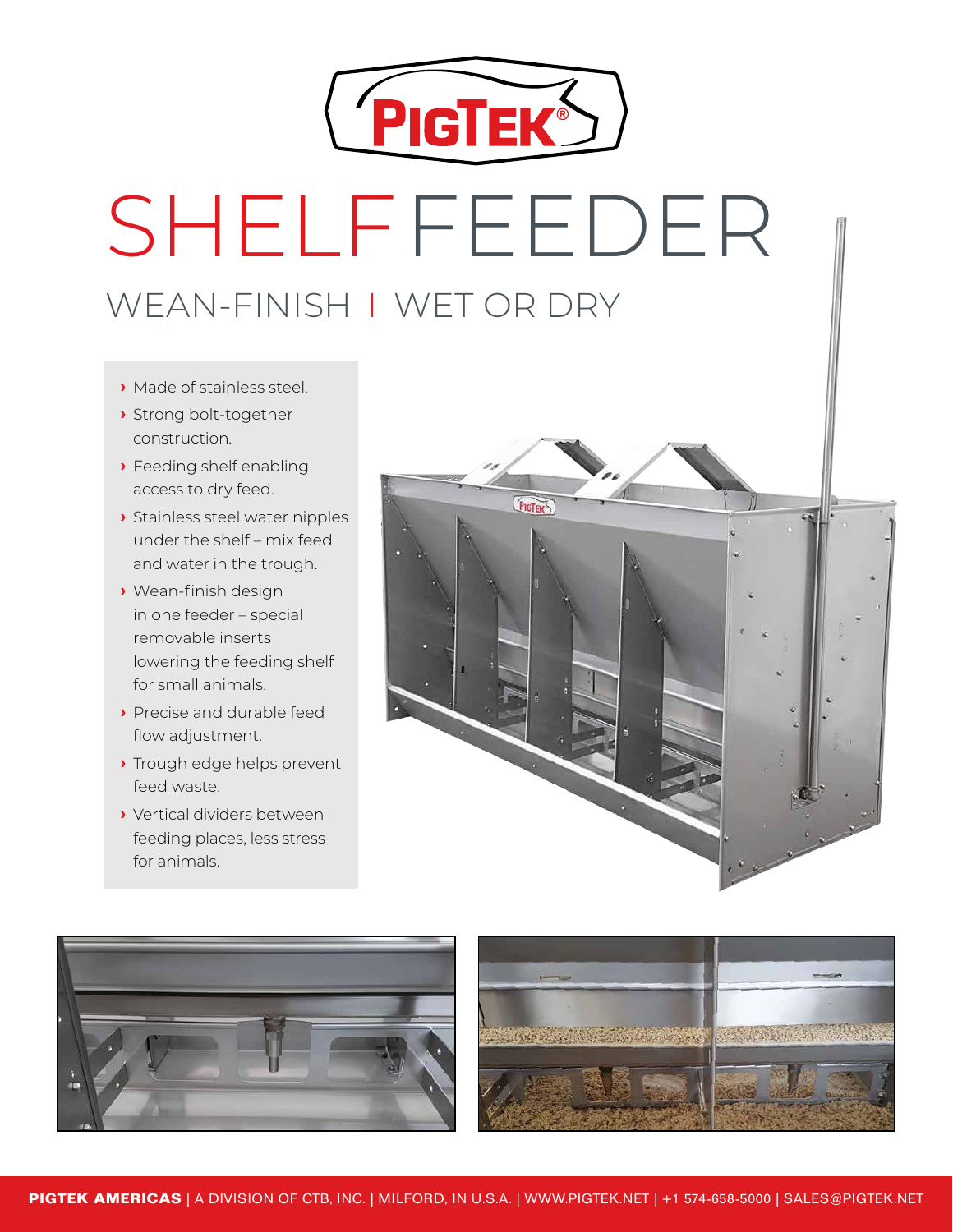

### SHELF FEEDER**ECO** MORE ECONOMIC VERSION OF SHELF FEEDER WET/DRY FEEDER



### STANDARD VERSION **ECONOMIC VERSION**

The entire feeder made of 304 Series stainless steel

The entire feeder made of 304 Series stainless steel except front and sides made of 430 Series stainless steel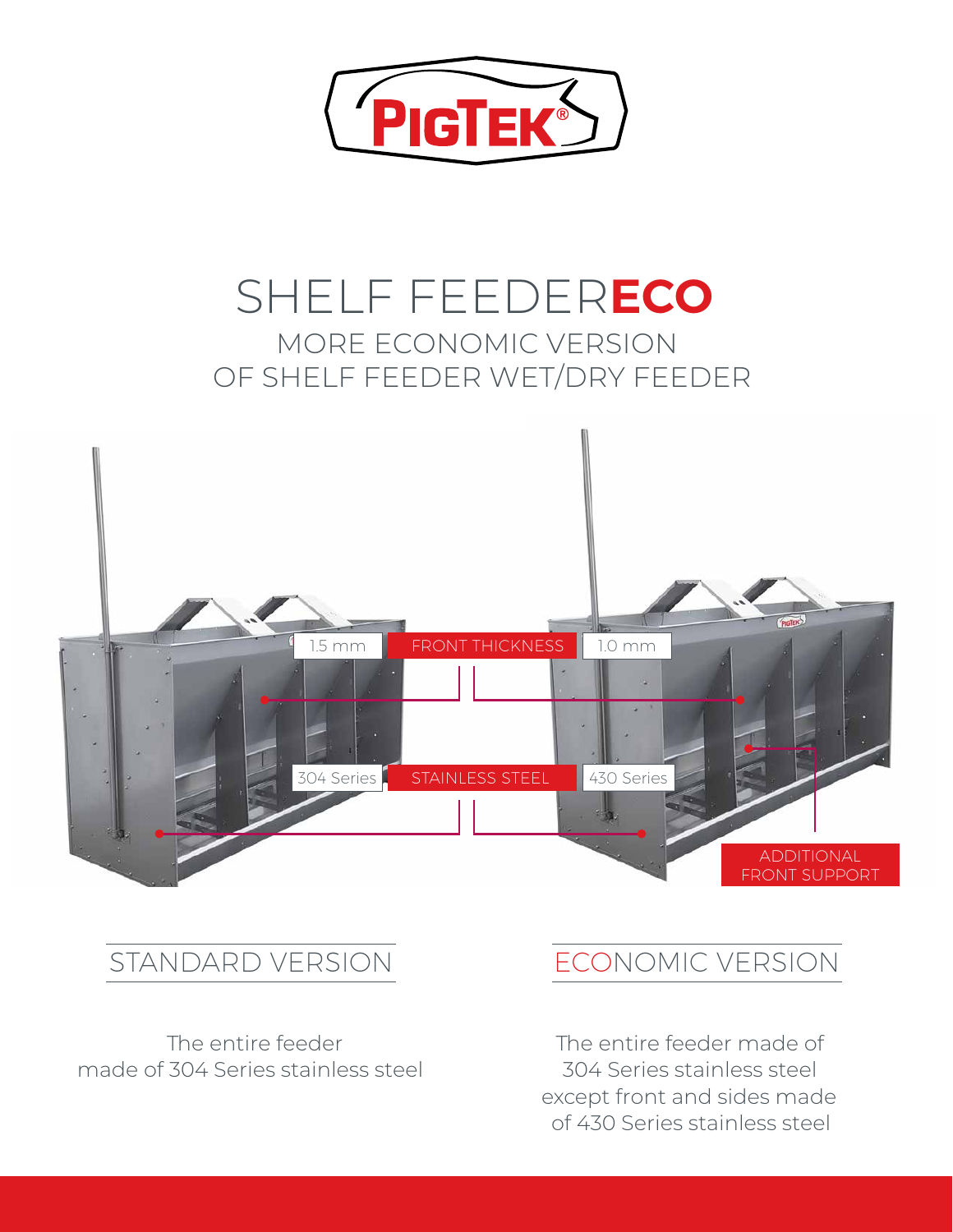



#### DIMENSIONS – SINGLE-SIDED PREMIUM | ECO

| <b>Option</b> | Model             | А   | B    | $\subset$ | D   |
|---------------|-------------------|-----|------|-----------|-----|
| <b>SINGLE</b> | AP2W-Teco         | 782 | 728  | 355       | 117 |
|               | AP3W-T eco        | 782 | 1186 | 355       | 117 |
|               | AP4W-Teco         | 782 | 1490 | 355       | 117 |
|               | <b>AP5W-T eco</b> | 782 | 1795 | 355       | 117 |
|               | AP6W-T eco        | 782 | 2153 | 355       | 117 |







#### DIMENSIONS – DOUBLE-SIDED PREMIUM | ECO

| Option        | Model        | А   | B    | C   | D   |
|---------------|--------------|-----|------|-----|-----|
| <b>DOUBLE</b> | AP2W-T/2 eco | 782 | 728  | 545 | 117 |
|               | AP3W-T/2 eco | 782 | 1186 | 545 | 117 |
|               | AP4W-T/2 eco | 782 | 1490 | 545 | 117 |
|               | AP5W-T/2 eco | 782 | 1795 | 545 | 117 |
|               | AP6W-T/2 eco | 782 | 2153 | 545 | 117 |